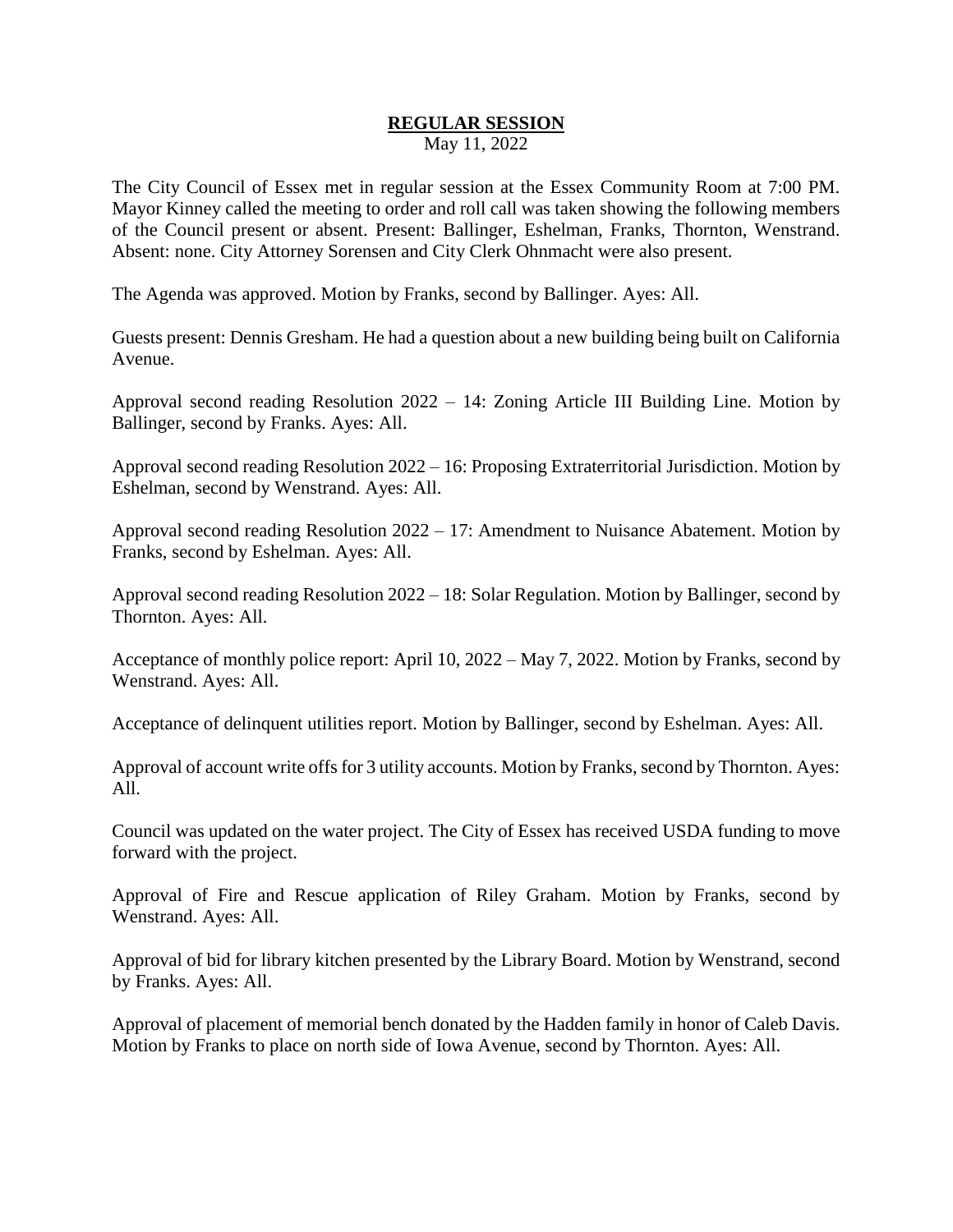Approval Casey's General Stores Cigarette/Tobacco/Nicotine/Vapor Permit Application renewal. Motion by Ballinger, second by Wenstrand. Ayes: All.

Approval Casey's General Stores Liquor License renewal: Class E Liquor License (LE), Class B Wine Permit, Class C Beer Permit (Carryout Beer), Sunday Sales License #LE0003263. Motion by Franks, second by Eshelman. Ayes: All.

Approval Garrison's Tavern and Grill, Inc. Liquor License renewal, pending dram shop approval, Class C Liquor License #LC0047216. Motion by Franks, second by Thornton. Ayes: All.

Approval of street closing June 18<sup>th</sup> for a street dance on Iowa Avenue (mid 500 block) for street dance from 9 PM – midnight hosted by Garrison's Tavern and Grill. Motion by Franks, second by Ballinger. Ayes: All.

Discussion of sale of 707 Omaha Avenue tabled until June meeting.

There was no update on Labor Day from the Essex Community Club.

City Clerk Ohnmacht updated the council on the demolition process of 710 Iowa Avenue.

The Council discussed the current rate to rent the community room. Motion by Franks to raise the fee to rent the community room to \$50 starting July 1, 2022, second by Eshelman. Ayes: All.

The sound system that was donated by FTC was discussed. The Council would like to see it used more. Motion by Franks to change the fee to rent the system to \$50 with \$25 being returned upon undamaged return of the equipment. Second by Ballinger. Ayes: All.

Approval of Resolution 2022 – 22 Fuel Surcharge for garbage customers of \$5. Motion by Franks, second by Thornton. Ayes: All. Public hearing will be in June. This surcharge will be reviewed at the December 2022 meeting.

Newsletter was discussed. It was decided to do a newsletter and post on social media and hang around town.

Work orders were reviewed.

Approval of Consent Agenda: Minutes: April 13, 2022; Treasurer's Report April 30, 2022; Abstract of Claims: April 14, 2022 – May 11, 2022. Motion by Wenstrand, second by Eshelman. Ayes: All.

Sorensen updated the Council on nuisance properties.

Public comments on Agenda items: Dennis Gresham commented on the fuel surcharge.

Good News: The Essex 2022 graduating seniors were recognized: Dylan Barrett, Ashley Brooks, Gabriel Fort, Desiree Glasgo, Riley Graham, Skylar Hall, Riley Jensen and Brice Sederburg.